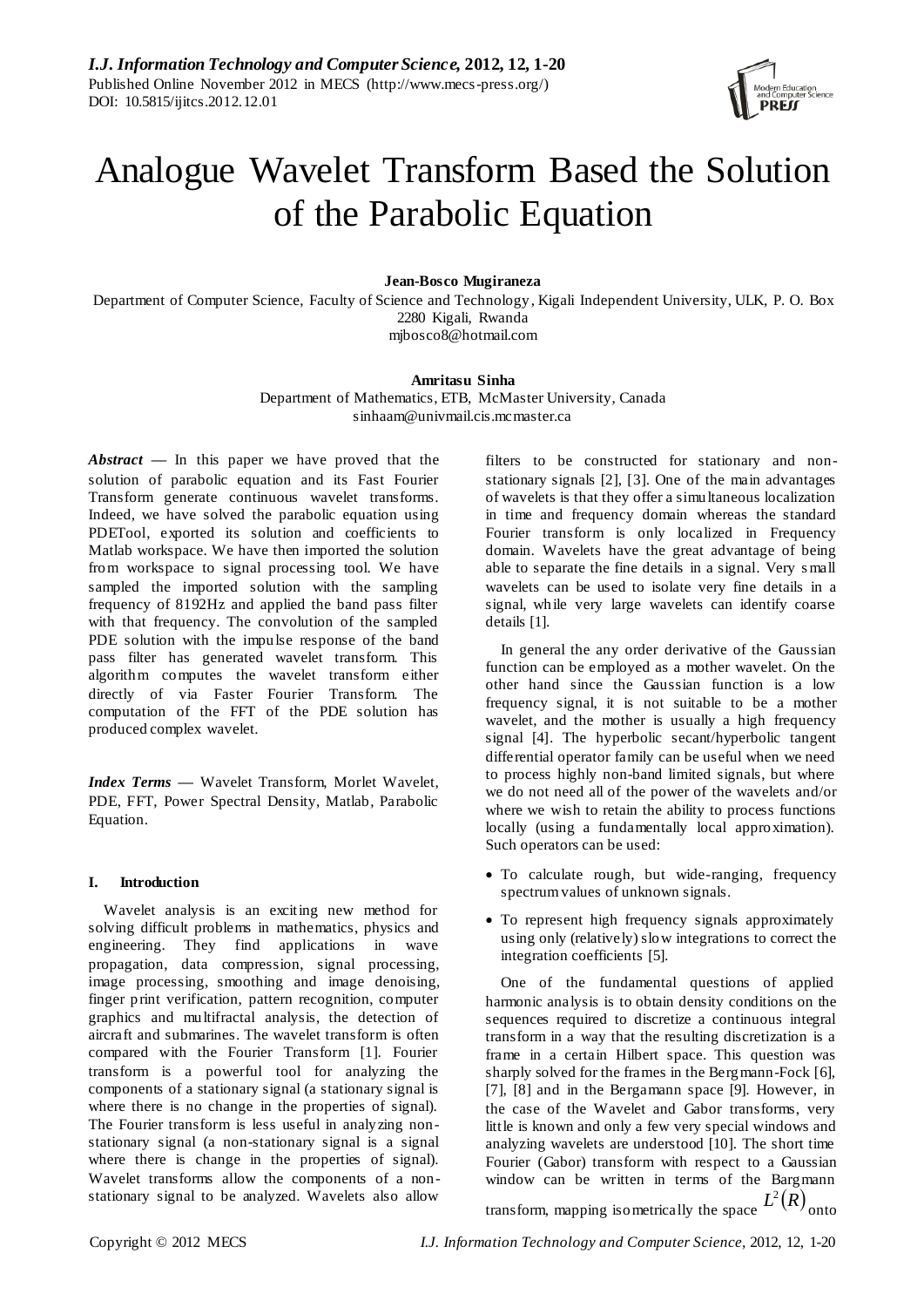the Bargmann –Fock space of the entire functions.This is the reason why everything is known about the geometry of sequences that generate frames by sampling the Gabor transform with Gaussian windows  $g(t) = e^{-\pi t^2}$ . A part from this example, the only cases where a description is known of the lattice sequences that generate frames are the hyperbolic secant  $g(t) = (\cosh at)^{-1}$  [11] and the characteristics function of an interval[12], which turned out to be the nontrivial problem. There is also a necessary condition for Gabor frames due to Ramanathan and Steger [13].





One of the reasons wavelets have found so many uses and applications is that they are especially attractive from the computational point of view. Computational efficiency of wavelets lies in the fact that wavelet coefficients in wavelet expansions for functions in  $V_0$  (resolution subspace in  $L^2(R^d)$ ) may be computed using matrix iteration, rather than by a direct computation of inner products: the latter would involve integration over  $R^d$ , and hence be computationally inefficient, if feasible at all. The deeper reason for why we can compute wavelet coefficients using matrix iteration is an important connection to the subband filtering method from signal/image processing involving digital filters, down-sampling and upsampling. In this setting filters may be realized as functions  $m_0$  on a d-torus, e.g., quadrature mirror filters [14].

The wavelet transform of a signal  $g(t)$  is defined as

$$
w(a,b) = \int_{-\infty}^{+\infty} g(t) \psi^* \left(\frac{t-b}{a}\right) \frac{dt}{a} \tag{1}
$$

(the asterisk means complex conjugation)

$$
\psi(\xi) = \frac{e^{\frac{\omega_0}{2}}}{\sqrt{2\pi}} e^{-i\omega_0 \xi} e^{\frac{-\xi^2}{2}},
$$

and the magnitude norm is used

$$
\int_{-\infty}^{+\infty} \left| \psi \left( \frac{t-b}{a} \right) \right| \frac{dt}{a} = e^{\frac{a_0}{2}}.
$$

Eqn. $(1)$  is a derivative of the diffusively smooth initial function [15]

$$
w(a,b) = a^n \frac{\partial^n}{\partial b^n} \int_{-\infty}^{+\infty} g(t) \psi_0\left(\frac{t-b}{a}\right) \frac{dt}{a}
$$
 (2)

The wavelet transform is also a solution of the partial differential equation [16]

$$
\left(a\frac{\partial^2}{\partial b^2} - \frac{\partial}{\partial a} - i\omega_0 \frac{\partial}{\partial b}\right) w(a, b) = 0
$$
 (3)

The initial value is  $w(0,b) = g(b)$ 

In [17] the wavelet –image is written as a sum of the real part and imaginary parts

$$
w(a,b) = u(a,b) + v(a,b) \tag{4}
$$

In this representation Eqn. $(3)$  will be converted to the following system of partial differential equations: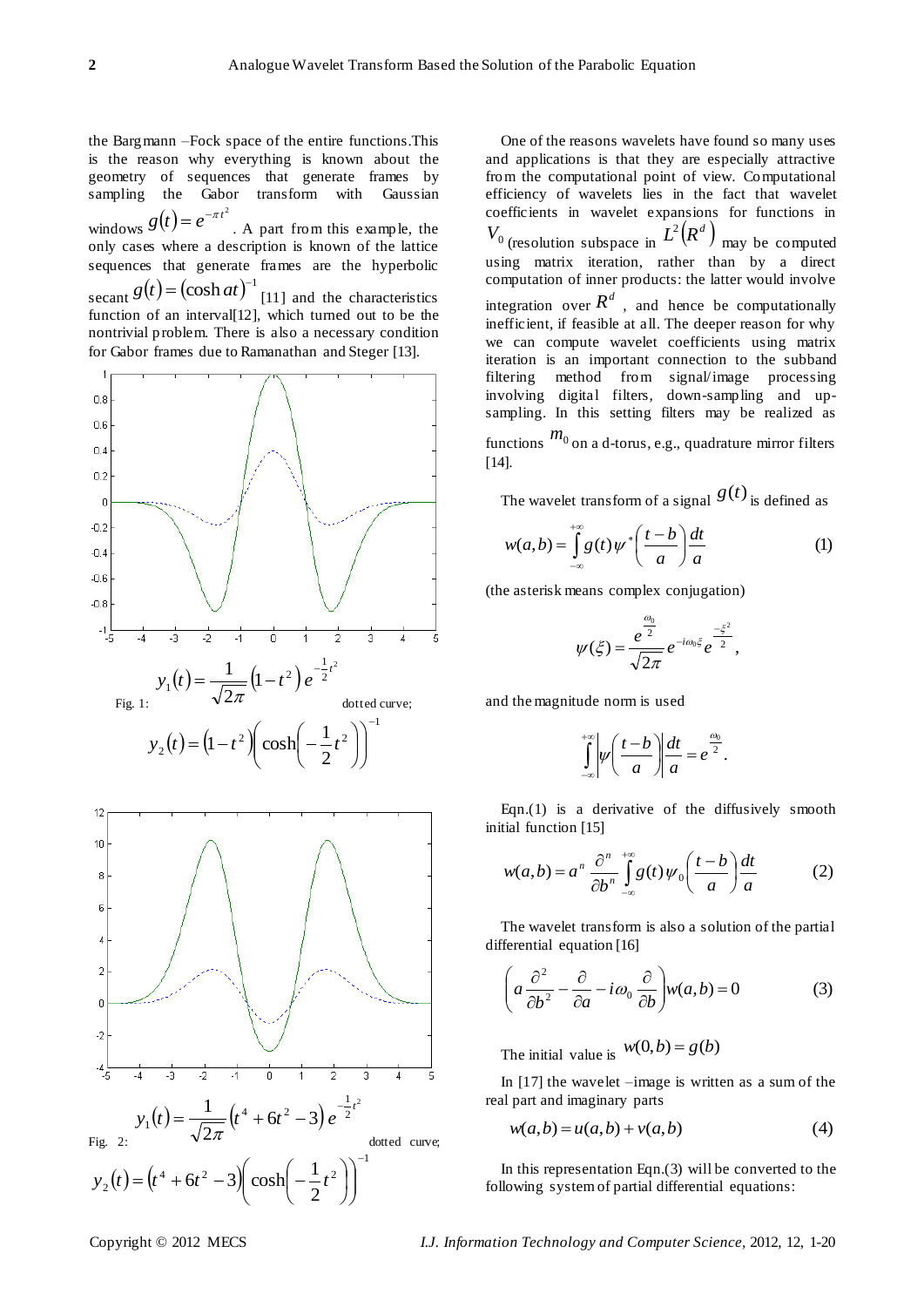$$
\frac{\partial u}{\partial a} = a \frac{\partial^2 u}{\partial b^2} + \omega_0 \frac{\partial v}{\partial b},
$$
\n(5)

 $\partial$ The initial values for the real valued signals are

*b u*

 $\frac{c}{2} - \omega_0 \frac{\partial u}{\partial h}$ .

 $-\omega_0 \frac{\partial}{\partial x}$ 

2

*b*  $a \frac{\partial^2 v}{\partial x^2}$ 

 $\partial$  $= a \frac{\partial}{\partial x}$ 

 $\frac{\partial v}{\partial y} = a \frac{\partial^2 v}{\partial x^2} - a v$ 

*a v*

 $\partial$ 

$$
u(0,b) = g(b), \ v(a,b) = 0 \tag{6}
$$

The complex Morlet wavelet is given by:

$$
w_{a,b}(t) = \begin{bmatrix} \cos \omega_0 \left( \frac{t-a}{b} \right) \\ + \sin \omega_0 \left( \frac{t-a}{b} \right) \end{bmatrix} h_{a,b}(t) \tag{7a}
$$

Where

$$
h_{a,b}(t) = \frac{1}{\sqrt{a}}e^{-\frac{1}{2}\left(\frac{t-a}{b}\right)^2}
$$
 (7b)

and  $a$  and  $b$  represents the translation and scale of the windowed function  $h_{a,b}(t)$ , respectively. The term 1

*a* in Eqn.(7b) is given for energy normalization at different scales [18]. Fig.3 shows respectively the real and imaginary parts represented by:

$$
r(t) = \frac{1}{\sqrt{2\pi}} \cos(2\pi t) \left[ (1 - t^2) e^{-\frac{1}{2}t^2} \right]
$$
 (8*a*)

and

$$
i(t) = \frac{1}{\sqrt{2\pi}} \sin(2\pi t) \left[ \left( 1 - t^2 \right) e^{-\frac{1}{2}t^2} \right]
$$
 (8b)



Fig. 3: Complex Morlet Wavelet

The present paper has the following sections: section two provides the solution of parabolic Equation with PDETool, section three deals with the analysis of the PDE solution using Fast Fourier Transform (FFT), and we will wind with the conclusion.

## **II. Solving Parabolic Equation with PDETool**

Wavelets and their application for the solution of partial differential equations in physics were discussed in [19]. In this paper, we have solved the parabolic equation using PDETool. We have considered the parabolic equation

$$
d\frac{\partial u}{\partial t} - \nabla(c\nabla u) + au = f \tag{9}
$$

If  $f = 0$  then we say that the equation (9) is homogeneous.

In our study we have used the following PDE coefficients;

$$
a(t) = t3
$$
,  $c(t) = t$ ,  $d(t) = e^{-t}$ ,  $f(t) = \sin t$ 

where

 $c(t)$  is the time varying coefficient of conductivity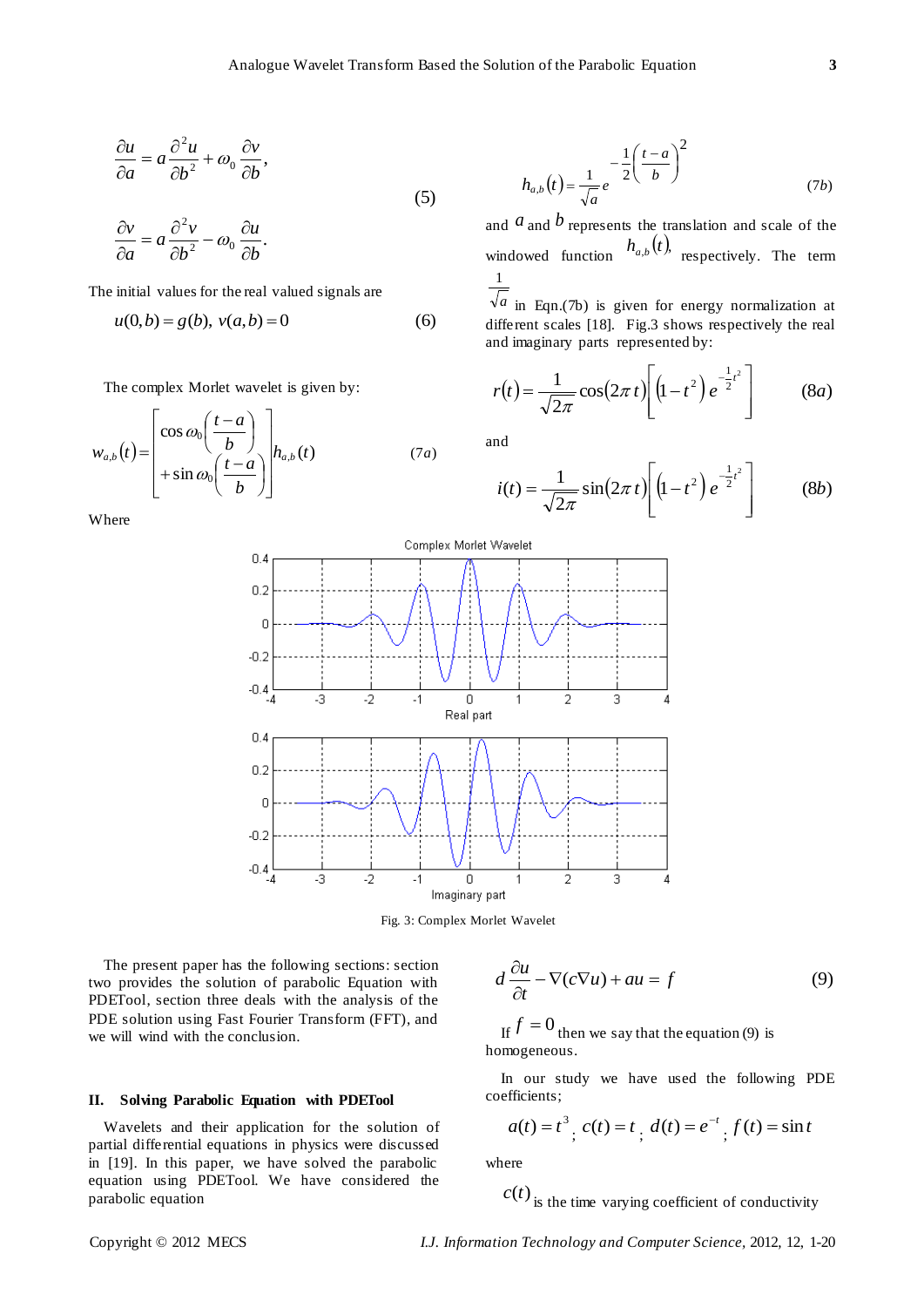$d(t)$  is the time varying coefficient of diffusivity

coefficients  $c(t)$ ,  $a(t)$ ,  $f(t)$  and  $d(t)$  as well as the PDE solution to Matlab workspace.

The solution  *of the equation is represented in Fig. 4* and Fig.5. We have then exported the time varying PDE



Fig. 4: PDE Solution with Arrow Plot



Fig. 5: PDE Solution with Height Plot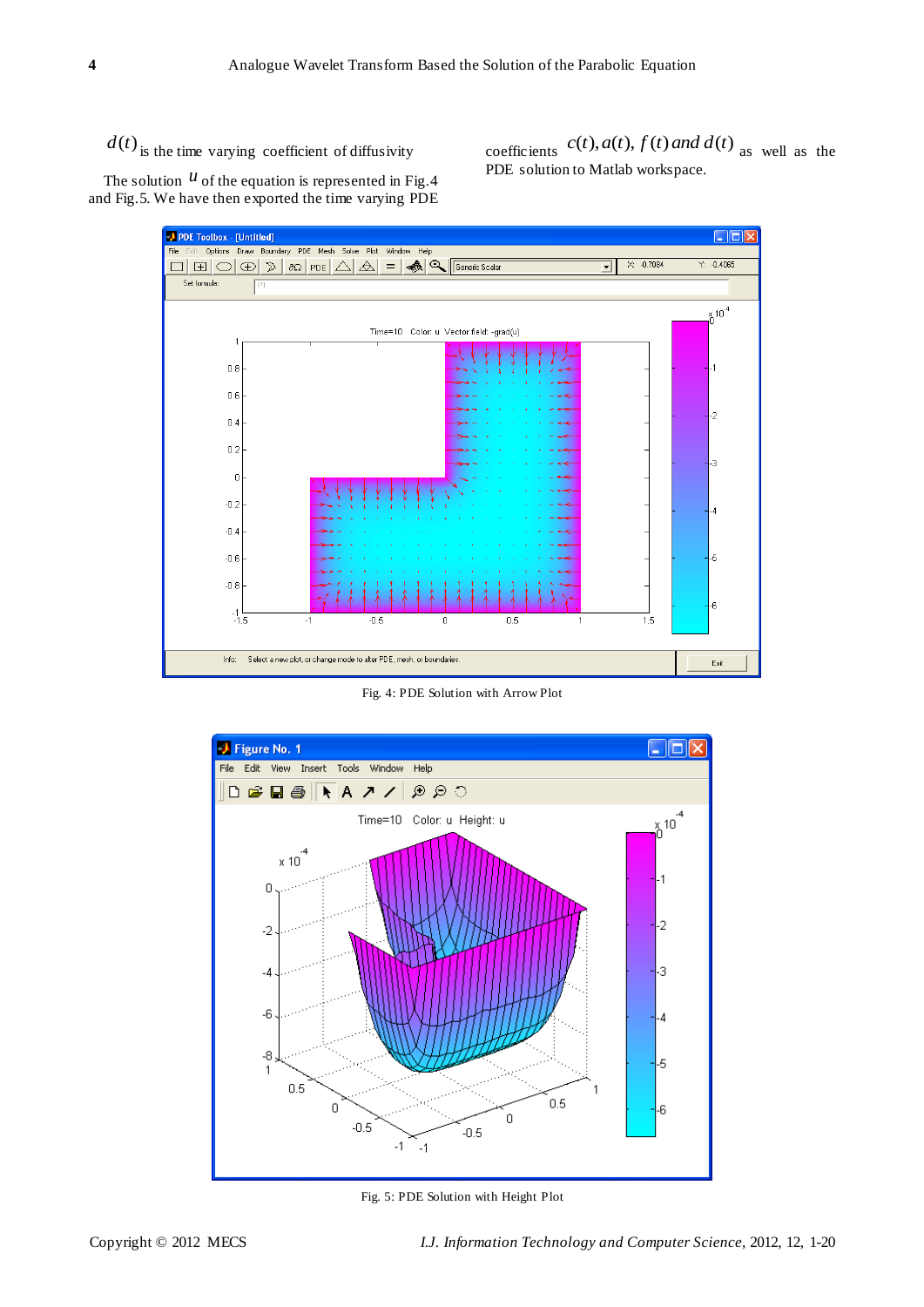**.**

**. .**

The solution  $\mathcal{U}$  was imported from Matlab workspace to signal processing tool with the sampling frequency of 8192Hz. This tool has three main components: signal section view, filter section view and edit as well as spectra section. These are used to visualize waveforms and spectra of several signals and make a qualified filter design. Therefore, characteristic properties and desired parameters of the solution have been estimated. In order to use the PDE solution under these processes the solution was imported as a real array of consisting of 11 column index vectors each having 557 data points.

There are two ways from which one can generate analogue wavelet transform from PDE solution:

1. Either one can directly use the PDE solution and apply a properly designed band pass filter as per Fig.8. and Fig.9. or

2. Alternatively one can compute the Fast Fourier Transform of the PDE solution and apply the same filter.

Let 
$$
s(t) = [s_1(t) \quad s_2(t) \quad \dots \quad s_n(t)]
$$

be the sampling vector signal

$$
\text{Let } x(t) = \begin{bmatrix} x_1(t) & x_2(t) & \dots & x_n(t) \end{bmatrix}
$$

be the sampled vector signal

$$
\text{Let } y(t) = \begin{bmatrix} y_1(t) & y_2(t) & \dots & y_n(t) \end{bmatrix}
$$

be the response of the band pass filter

Let  $f(t)$  be the impulse response of the band pass filter

$$
Let u = \begin{bmatrix} u_{11} & u_{12} & \cdots & u_{1n} \\ u_{21} & u_{22} & \cdots & u_{2n} \\ \vdots & \vdots & \ddots & \vdots \\ u_{m1} & u_{m2} & \cdots & u_{mn} \end{bmatrix}
$$
 (10)

be  $m \times n$  PDE

solution matrix where  $m = 11$  and  $n = 557$ 

This data matrix is a real matrix,  $u \in R^{m \times n}$ , associated with  $\lim_{n \to \infty} n$  points of the PDE solution. In this section we attempt to express the sampled vector signal  $x(t)$  in terms of sampling vector signal  $s(t)$  as well as data matrix  $u$  representing the PDE solution.

$$
x_1(t) = u_{11} s_1(t) + u_{21} s_2(t) + ... + u_{n1} s_n(t)
$$
  
= 
$$
\sum_{i=k=1}^n u_{i1} s_k(t)
$$
  

$$
x_2(t) = u_{12} s_1(t) + u_{22} s_2(t) + ... + u_{n2} s_n(t)
$$
  
= 
$$
\sum_{i=k=1}^n u_{i2} x_k(t)
$$

$$
x_m(t) = u_{1m} s_1(t) + u_{2m} s_2(t) + \dots + u_{nm} s_n(t)
$$
  
= 
$$
\sum_{i=k=1}^n u_{im} s_k(t)
$$

In vector form  $x(t) = s(t) \times u$  can be written as:

$$
\begin{bmatrix} x_1(t) \\ x_2(t) \\ \vdots \\ x_m(t) \end{bmatrix} = \begin{bmatrix} u_{11} & u_{21} & \cdots & u_{m1} \\ u_{12} & u_{22} & \cdots & u_{m2} \\ \vdots & \vdots & \ddots & \vdots \\ u_{1n} & u_{2n} & \cdots & u_{mn} \end{bmatrix} \times \begin{bmatrix} s_1(t) \\ s_2(t) \\ \vdots \\ s_n(t) \end{bmatrix},
$$

#### **Power of the sampled PDE solution**

From the definition of power the power associated to sampled PDE solution is given by:

$$
P_{x_1} = |x_1(t)|^2 = \left| \sum_{i=k-1}^n u_{i1} s_k(t) \right|^2
$$
  

$$
P_{x_2} = |x_2(t)|^2 = \left| \sum_{i=k-1}^n u_{i2} s_k(t) \right|^2
$$

2 1  $P_{x_m} = |x_m(t)|^2 = \sum_{m} u_{im} s_k(t)$ *n*  $P_{x_m} = (x_m(t))^{2} = \left| \sum_{i=k=1}^{n} u_{im} \right|$  $=$   $|x_{m}(t)|^{2}$  =

Total power of the sampled PDE solution is: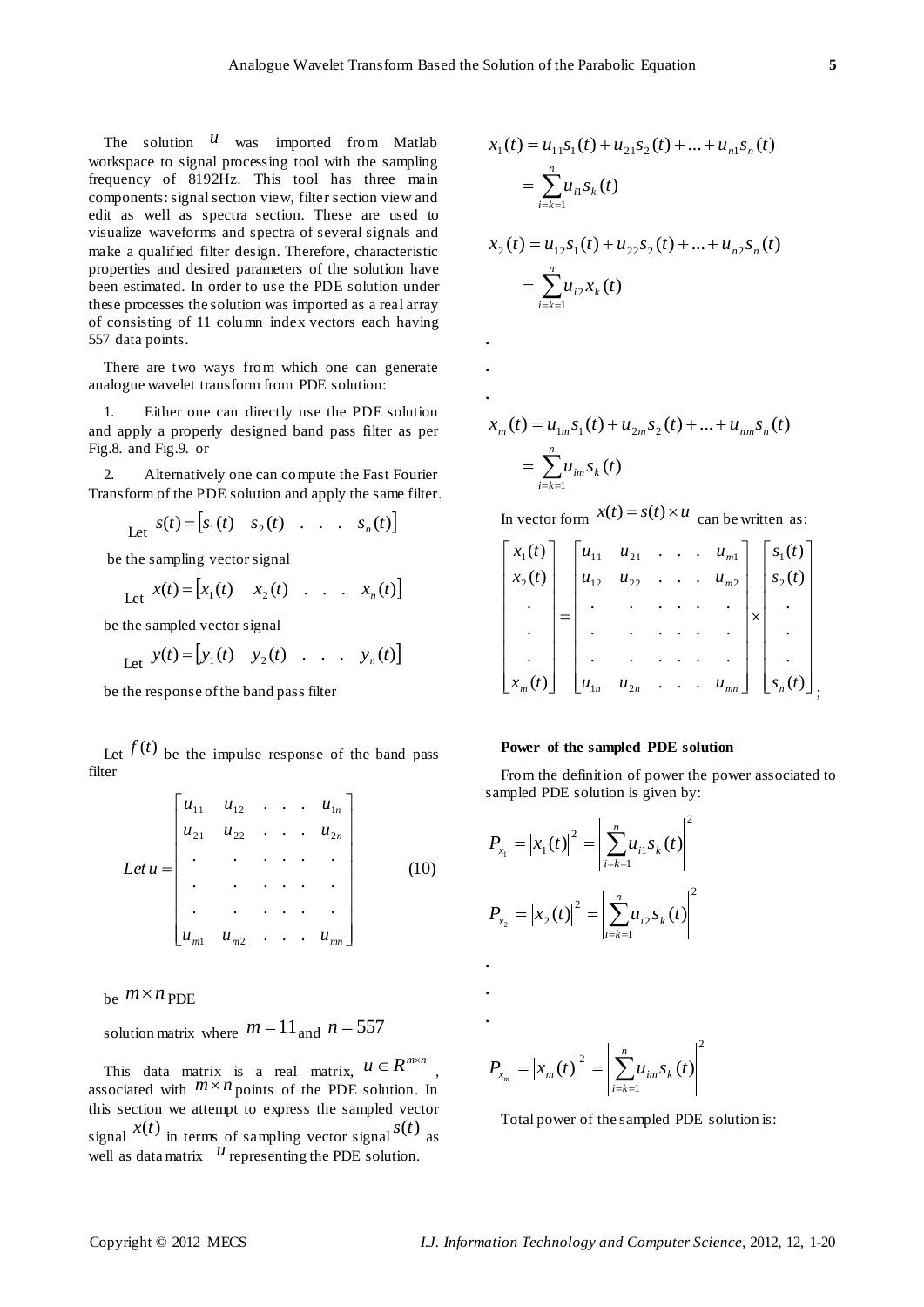$$
P_x = \sqrt{(P_{x_1})^2 + (P_{x_2})^2 + \dots + (P_{x_m})^2}
$$
  
= 
$$
\sqrt{\sum_{j=1}^m (x_j(t))^2}
$$
  
= 
$$
\sqrt{\sum_{j=1}^m (x_j e_{x_j}(t))^2}
$$
  
= 
$$
\sqrt{\sum_{j=1}^m (x_j e_{x_j}(t))^2}
$$
 (11)

## **Energy of the sampled PDE solution**

$$
E_{x_1} = \int_{-\infty}^{+\infty} |x_1(t)|^2 dt = \int_{-\infty}^{+\infty} \left( \left| \sum_{i=k=1}^n u_{i1} s_k(t) \right|^2 \right) dt
$$
  
\n
$$
E_{x_2} = \int_{-\infty}^{+\infty} |x_2(t)| dt = \int_{-\infty}^{+\infty} \left| \sum_{i=k=1}^n u_{i2} s_k(t) \right|^2 dt
$$
  
\n
$$
...
$$

$$
E_{x_m} = \int_{-\infty}^{+\infty} |x_m(t)| dt = \int_{-\infty}^{+\infty} \left| \sum_{i=k=1}^{n} u_{im} s_k(t) \right|^2 dt
$$

Total energy of the sampled PDE solution is:

$$
E_{x} = \sqrt{(E_{x_1})^2 + (E_{x_2})^2 + \dots + (E_{x_m})^2}
$$

From Eqn. (11) we obtain:

$$
E_x = \sqrt{\sum_{j=1}^m \left(\int_{-\infty}^{+\infty} |x_1(t)|^2 dt\right)^2}
$$
  
= 
$$
\sqrt{\sum_{j=1}^m \left(\int_{-\infty}^{+\infty} \left|\sum_{i=k=1}^n u_{ij} s_k(t)\right|^2 dt\right)^2}
$$
 (12)

By definition the response of the band pass filter is given by the convolution of the impulse response  $f(t)$  of the band pass filter with the sampled vector

$$
signal x(t) = [x_1(t) \quad x_2(t) \quad \dots \quad x_n(t)]
$$

Hence we get:

$$
y(t) = f(t) * x(t) = \int_{-\infty}^{+\infty} x(t) f(t-\tau) d\tau
$$

Apply the above definition to each column, we get:

$$
y_1(t) = x_1(t) * f(t) = \int_{-\infty}^{+\infty} x_1(t) f(t-\tau) d\tau
$$
  

$$
= \int_{-\infty}^{+\infty} \left( \sum_{i=k=1}^n u_{i1} s_k(t) \right) f(t-\tau) d\tau
$$
  

$$
= \sum_{i=k=1}^n u_{i1} \int_{-\infty}^{+\infty} s_k(t) f(t-\tau) d\tau
$$
  

$$
+ \infty
$$

$$
y_2(t) = x_2(t) * f(t) = \int_{-\infty}^{\infty} x_2(t) f(t-\tau) d\tau
$$
  
= 
$$
\int_{-\infty}^{+\infty} \left( \sum_{i=k-1}^{n} u_{i2} s_k(t) \right) f(t-\tau) d\tau
$$
  
= 
$$
\sum_{i=k-1}^{n} u_{i2} \int_{-\infty}^{+\infty} s_k(t) f(t-\tau) d\tau
$$

$$
y_m(t) = x_m(t) * f(t) = \int_{-\infty}^{\infty} x_m(t) f(t-\tau) d\tau
$$
  

$$
= \int_{-\infty}^{+\infty} \left( \sum_{i=k=1}^n u_{im} s_k(t) \right) f(t-\tau) d\tau
$$
  

$$
= \sum_{i=k=1}^n u_{im} \int_{-\infty}^{+\infty} s_k(t) f(t-\tau) d\tau
$$

The filtered PDE solution  $y(t)$  is shown in Fig. 10. The filtered PDE solution is a modulated signal. Hence we have generated analog continuous wavelet transform from PDE solution.

The Matlab signal processing tool shows that the modulated signal generated out of the PDE solution is a real signal. Its expression can be derived from the equation of complex mother Morlet equation given in Eqn. (7a) by equating the imaginary part to zero. Hence we get

$$
y_i(t) = w_{a_i, b_i}(t) = h_{a_i, b_i}(t) \cos \omega_0 \left( \frac{t - a_i}{b_i} \right) \qquad (13)
$$

We can therefore see that the filter effect has generated a wavelet transform that is proportional to the windowed function.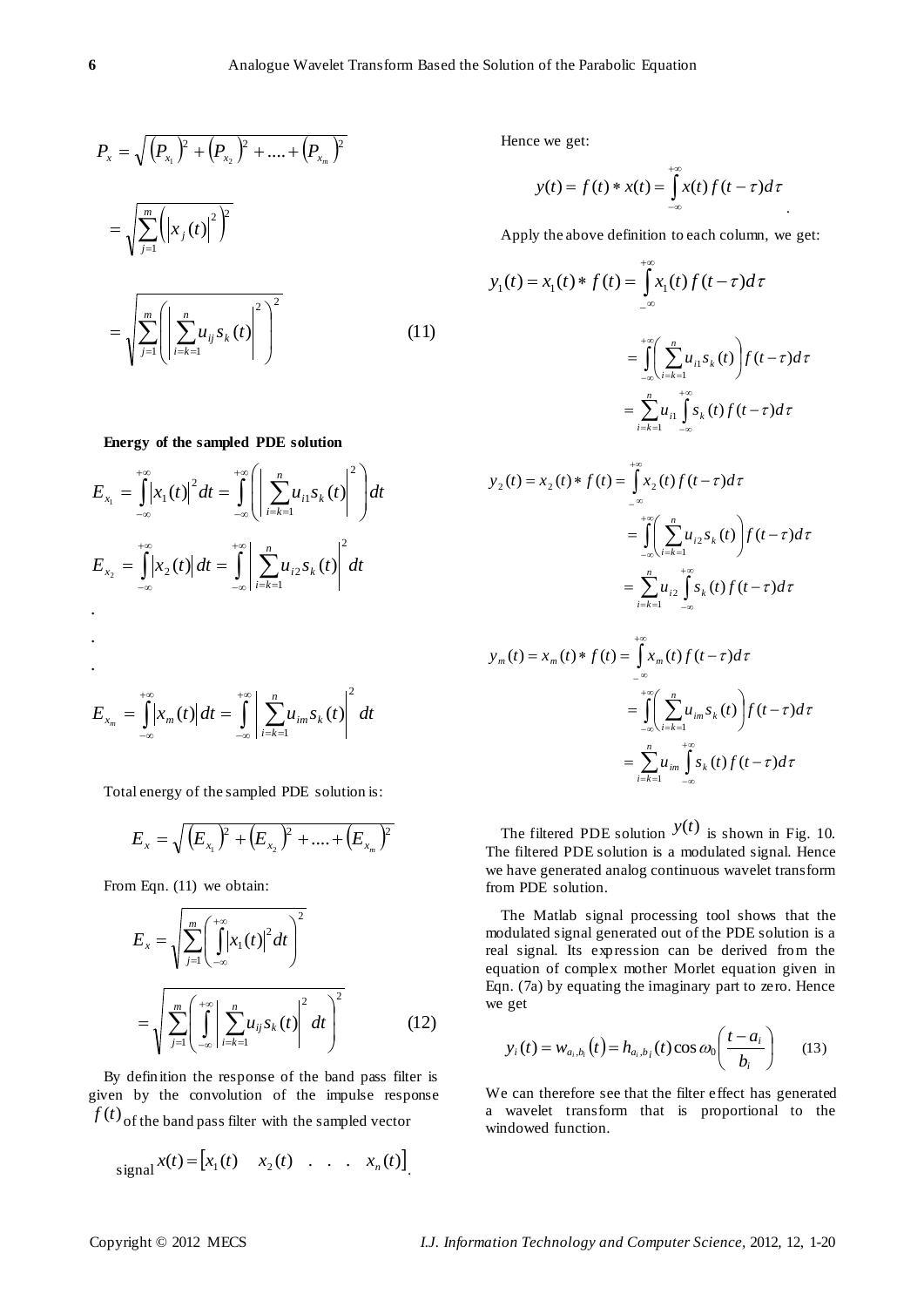**. .**

**Power of the filtered sampled PDE solution**

$$
P_{y_1} = |y_1(t)|^2 = \left| \sum_{i=k=1}^n u_{i1} \int_{-\infty}^{+\infty} s_k(t) f(t-\tau) d\tau \right|^2
$$
  
\n
$$
P_{y_2} = |y_2(t)|^2 = \left| \sum_{i=k=1}^n u_{i2} \int_{-\infty}^{+\infty} s_k(t) f(t-\tau) d\tau \right|^2
$$
  
\n
$$
\cdot
$$
  
\n
$$
P_{y_m} = |y_m(t)|^2 = \left| \sum_{i=k=1}^n u_{im} \int_{-\infty}^{+\infty} s_k(t) f(t-\tau) d\tau \right|^2
$$

Total Power of the filtered sampled PDE solution can be computed considering it as a vector with components.

$$
P_{y} = \sqrt{(P_{y_1})^2 + (P_{y_2})^2 + ... + (P_{y_m})^2}
$$
  
=  $\sqrt{\sum_{j=1}^{m} (y_j(t))^2}$   

$$
P_{y} = \sqrt{\sum_{j=1}^{m} (x_j + \sum_{j=1}^{m} y_j t_j + x_j^2)} \left( \sum_{j=1}^{m} u_{j} \int_{-\infty}^{+\infty} s_k(t) f(t-\tau) d\tau \right)^2
$$
 (14)

**Energy of the filtered sampled PDE solution**

$$
E_{y_1} = \int_{-\infty}^{+\infty} |y_1(t)|^2 dt
$$
  
= 
$$
\int_{-\infty}^{+\infty} \left| \sum_{i=k=1}^n u_{i1} \int_{-\infty}^{+\infty} x_k(t) f(t-\tau) d\tau \right|^2 dt
$$

$$
E_{y_2} = \iint_{-\infty}^{\infty} |y_2(t)|^2 dt
$$

$$
=\int_{-\infty}^{+\infty}\left|\sum_{i=k=1}^{n}u_{i2}\int_{-\infty}^{+\infty}x_{k}(t)f(t-\tau)d\tau\right|^{2}dt
$$

$$
E_{y_m} = \int_{-\infty}^{+\infty} |y_m(t)|^2 dt
$$
  
= 
$$
\int_{-\infty}^{+\infty} \left| \sum_{i=k-1}^{n} u_{im} \int_{-\infty}^{+\infty} x_k(t) f(t-\tau) d\tau \right|^2 dt
$$

Total energy of the filtered sampled PDE solution can be computed considering that this energy is a vector. Then the magnitude of that energy is given by the following formula:

$$
E_{y} = \sqrt{\left(E_{y_1}\right)^2 + \left(E_{y_2}\right)^2 + \dots + \left(E_{y_m}\right)^2}
$$

From Eqn. (14) we get:

$$
E_{y} = \sqrt{\sum_{j=1}^{m} \left( \int_{-\infty}^{+\infty} |y_{j}(t)|^{2} dt \right)^{2}}
$$
  
=  $\sqrt{\sum_{j=1}^{m} \left( \int_{-\infty}^{+\infty} \left| \sum_{i=k=1}^{n} u_{i} \right| \int_{-\infty}^{+\infty} x_{k}(t) f(t-\tau) d\tau \right|^{2} dt \right)^{2}}$  (15)

The sampled PDE solution is shown in Fig.6. It was computed using music method of power computation. The power spectral density (PSD) of the PDE solution is shown in Fig. 7 with minimum frequency equal to half of the sampling frequency.

A stable band pass filter has been designed to analyze in this frequency range the PDE solution. Fig.8 indicates the pole–zero plot of the filter. Magnitude, phase response, step response, group phase delay and other properties of the same filter are shown in Fig.9.

The filtering process has eliminated noise successfully as indicated by power spectral densities (PSDs) of pre-filtering and post-filtering. The filtered signal is a modulated signal shown in Fig.10. The PSD of the filtered PDE solution is shown in Fig.11.

**.**

 $\pm \infty$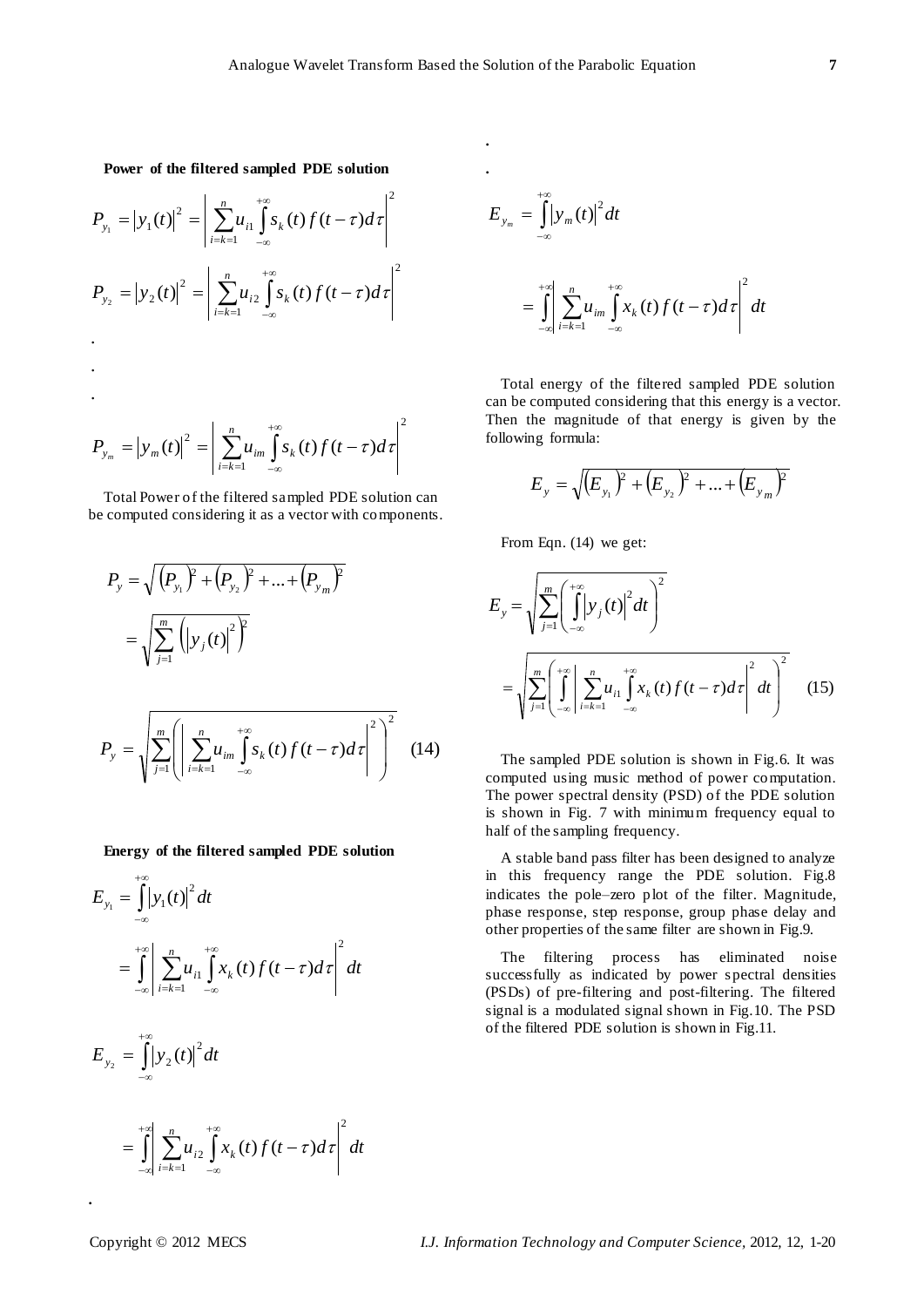

Fig. 6: Sampled PDE Solution for Column Index Vector 2



Fig. 7: PSD of Sampled PDE Solution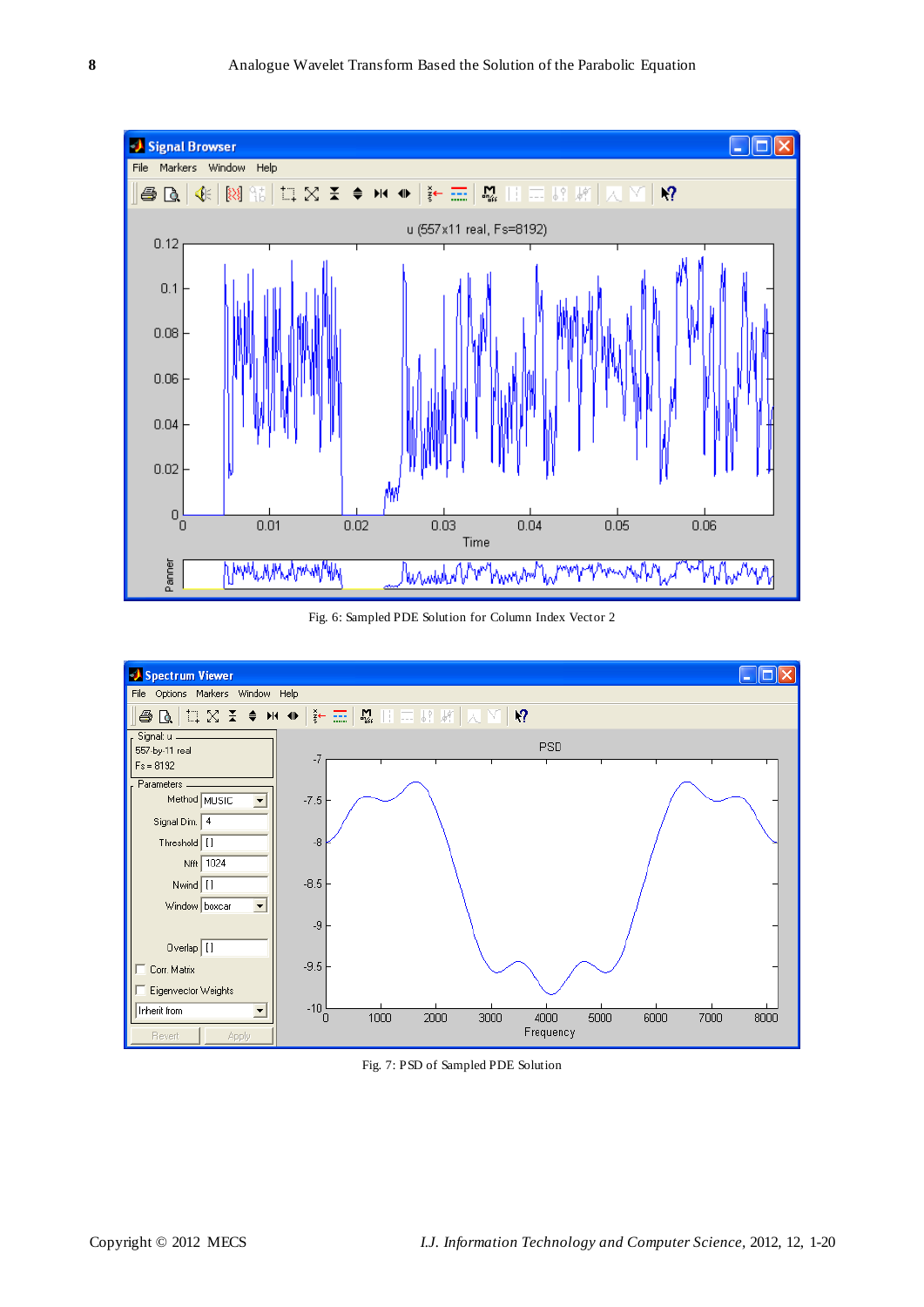

Fig. 8: Filter Pole-Zero Plot



Fig. 9: Filter Characteristics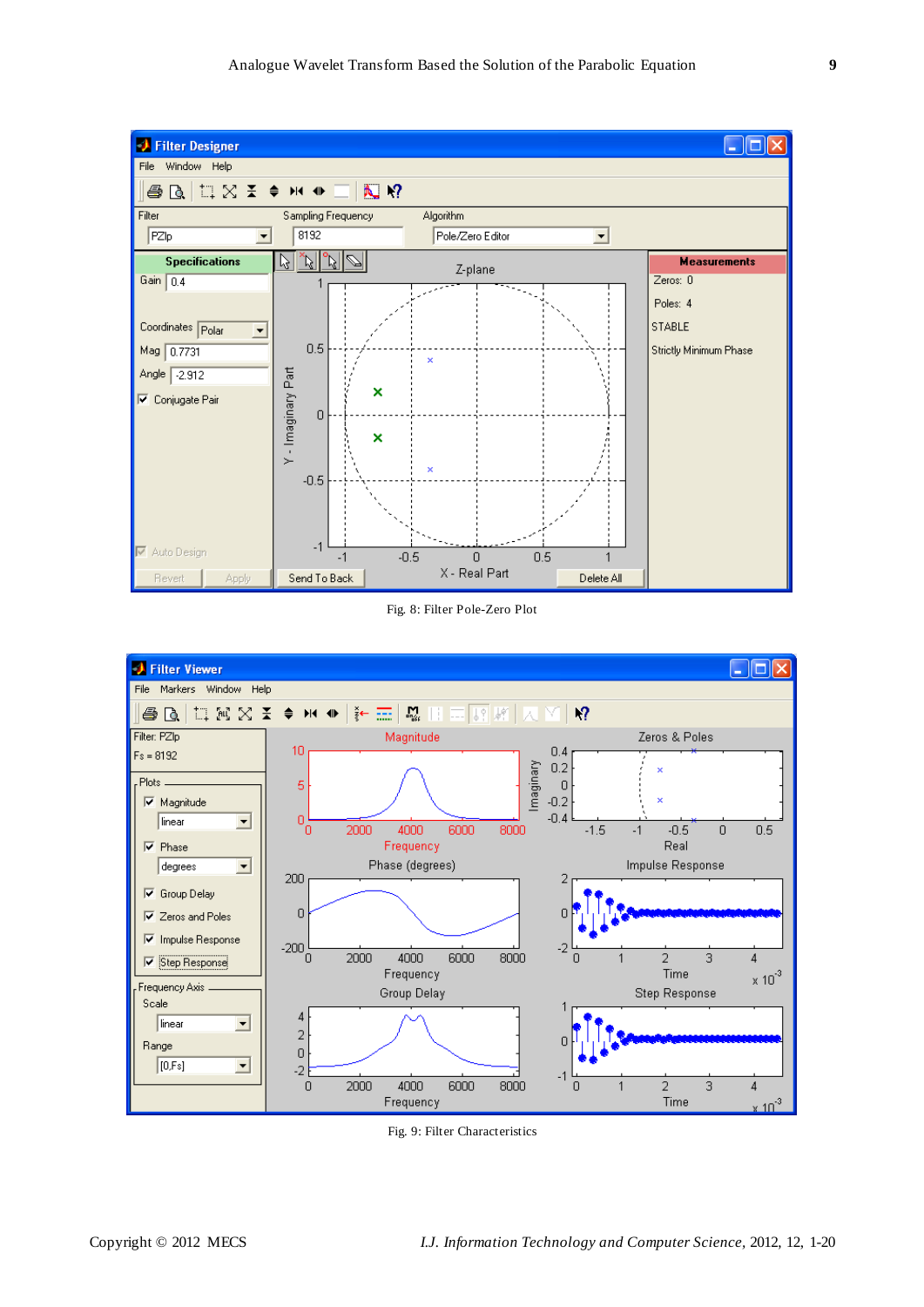

Fig. 10: Filtered PDE Solution for Column Index Vector 2



Fig. 11: PSD of Filtered PDE Solution

## **III. Spectrum Analysis with the FFT**

Let us now explore the frequency analysis of the PDE solution through the computation of the Fast Fourier Transform. Unlike PDE solution discussed in the

previous section the computation of FFT generates points which are complex in nature. The plot of fft(u) is shown in Fig.12. The complex points of the FFT of the PDE solution are imported from Matlab workspace to Matlab signal processing tool with the same sampling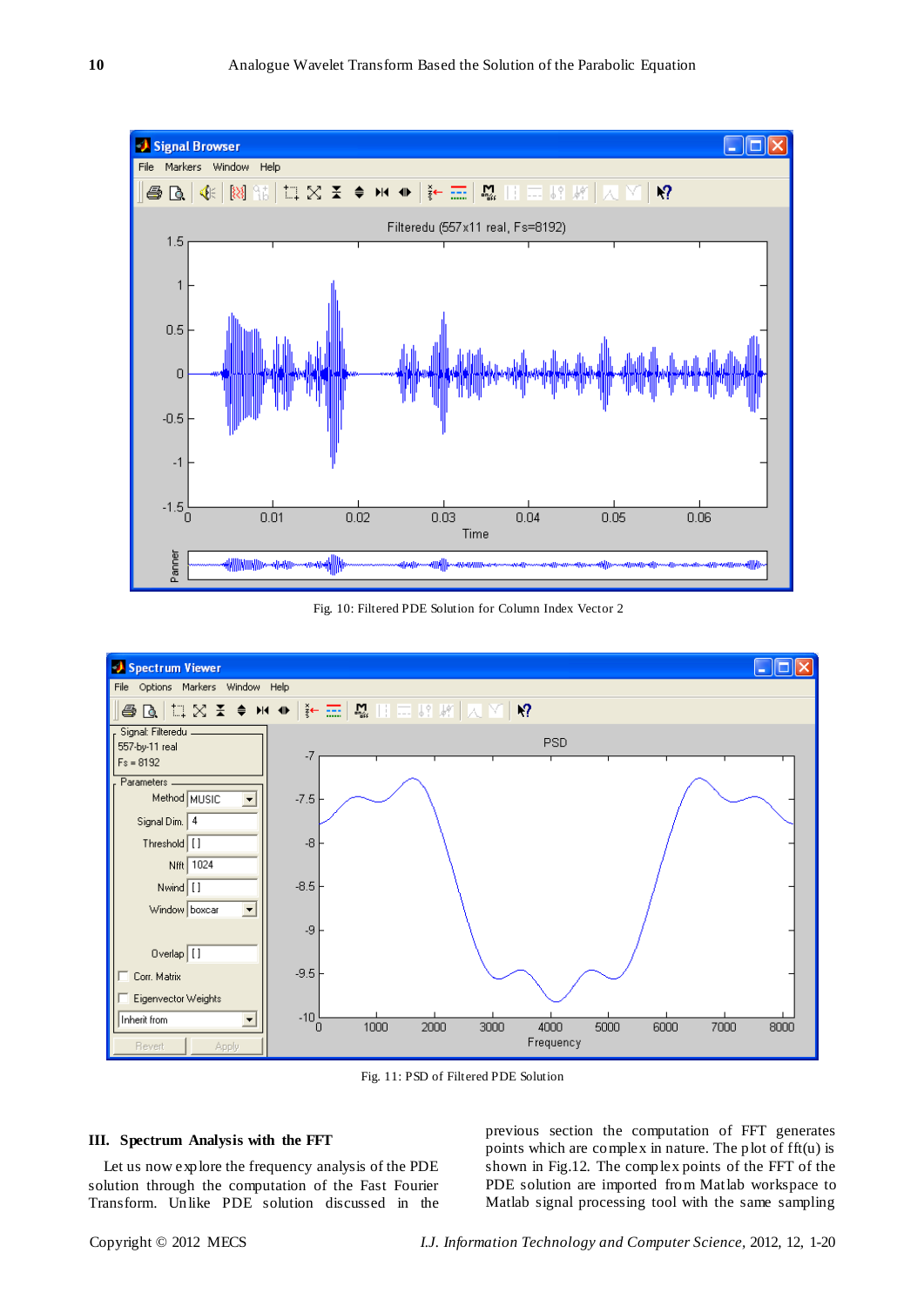frequency. Fig.13, Fig.14, Fig.15 and Fig.16 show the real the part, imaginary part, magnitude and phase angle of the Fast Fourier Transform of the PDE solution respectively.



Fig. 12: FFT of PDE Solution



Fig. 13: Real Part of fft(u) for Column Index Vector 2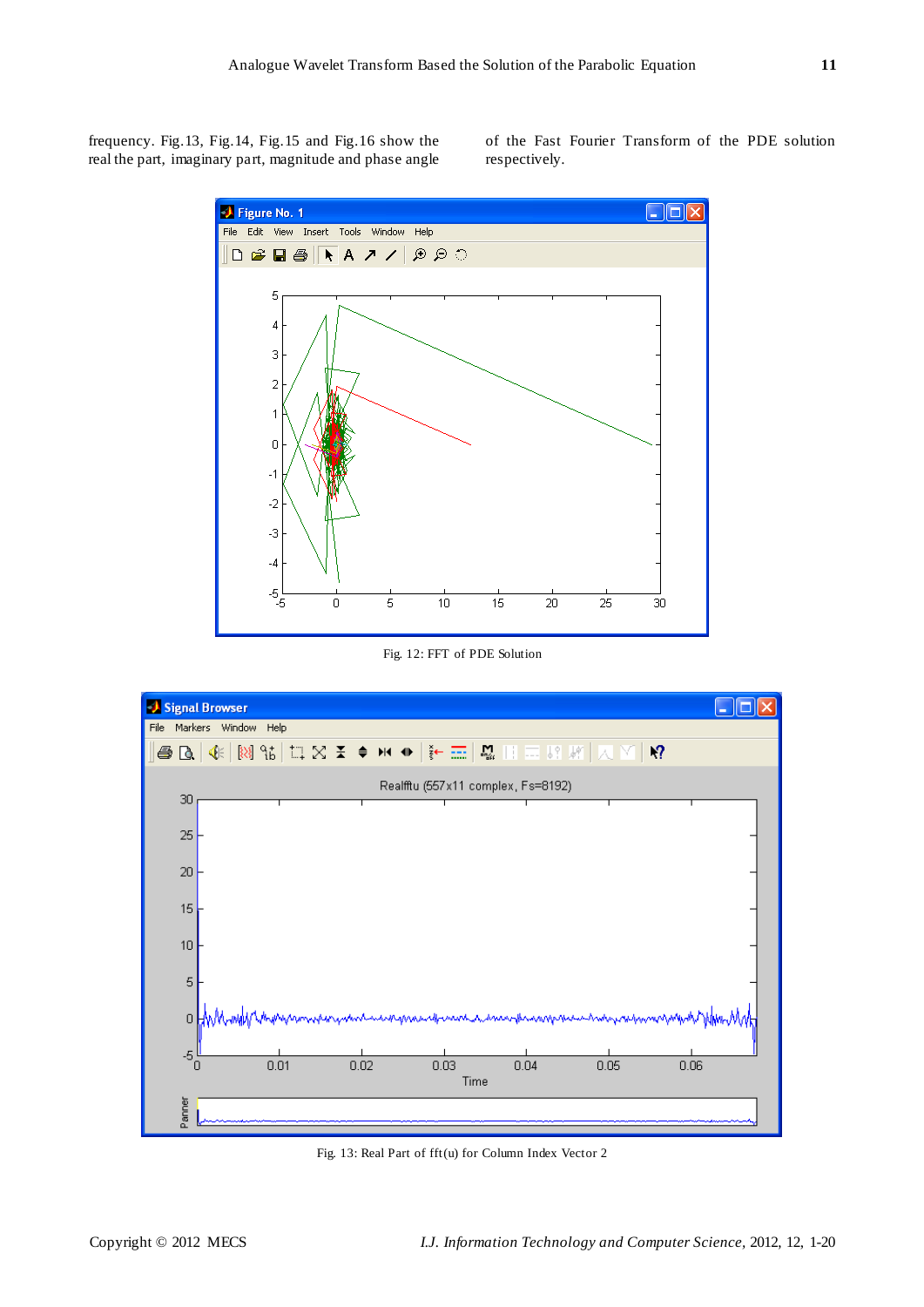

Fig. 14: Imaginary Part of fft(u) for Column Index Vector 2



Fig. 15: Magnitude of fft(u) for Column Index Vector 2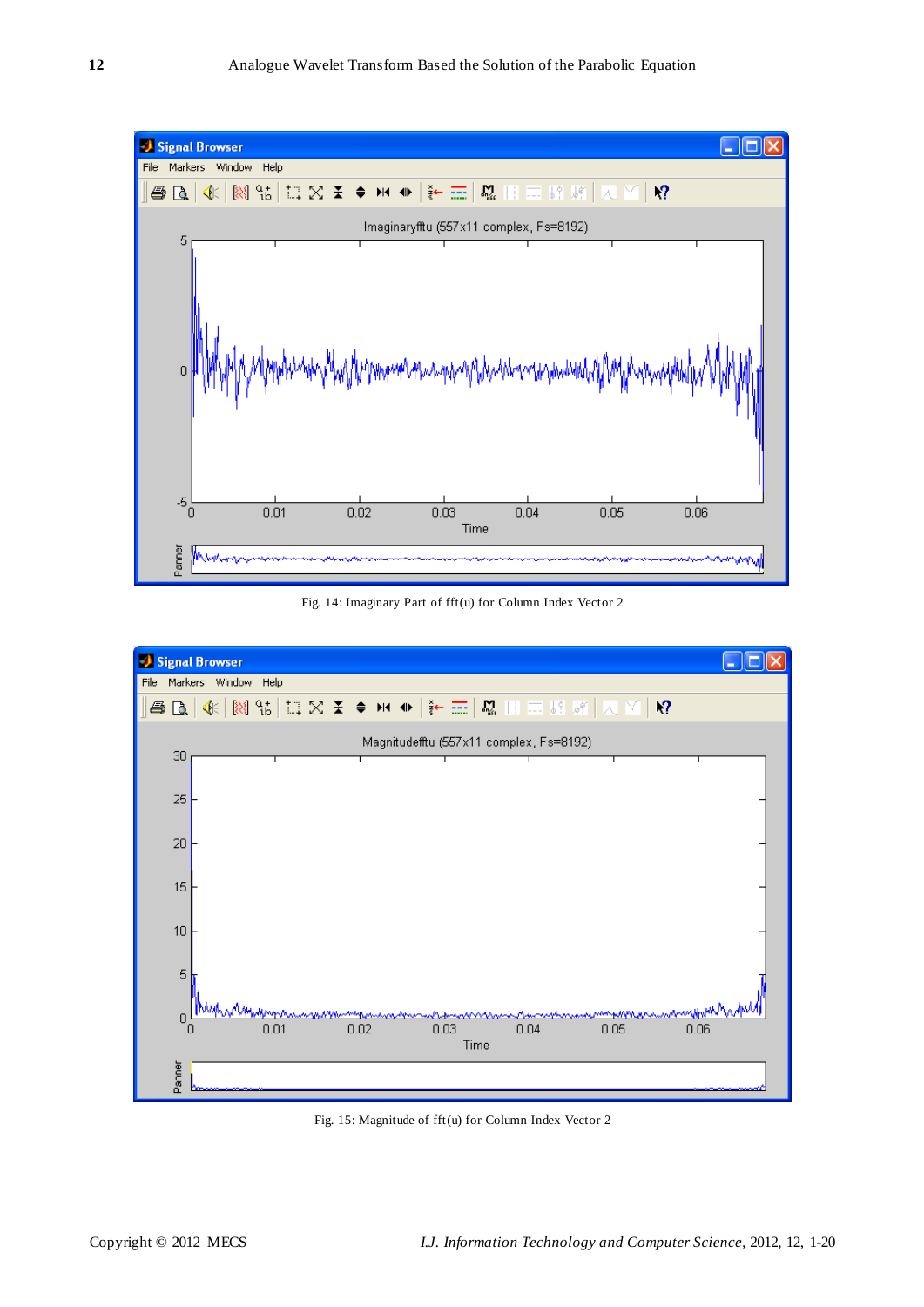

Fig. 16: Phase Angle of fft(u) for Column Index Vector 2

The FFT does not directly give you the spectrum of a signal. The FFT contains information between  $0$ and  $f_s$ , however, we know that the sampling frequency must be at least twice the highest frequency component. Therefore, the signal's spectrum should be entirely *s f*

below  $2$ , the Nyquist frequency. Recall also that a real signal should have a transform magnitude that is symmetrical for positive and negative frequencies. So

instead of having a spectrum that goes from  $\frac{0}{s}$  to  $\frac{f_s}{s}$ , it would be more appropriate to show the spectrum from

$$
-\frac{f_s}{2} \frac{f_s}{\text{ to } 2} \text{ [20]}.
$$

The computation of the FFT allows the analysis of the PDE solution in frequency domain. It therefore provides additional information to the existing ones on the PDE solution, especially on the power spectral density. The filtered real part, imaginary part, magnitude and phase angle of the Faster Fourier Transform of the PDE solution are respectively shown in Fig.18, Fig.19, Fig.20 and Fig.21, whereas the power spectral density (PSD) of the filtered Fast Fourier Transform of the PDE solution is shown in Fig.22.

Let 
$$
s(t) = [s_1(t) \quad s_2(t) \quad \dots \quad s_n(t)]
$$
 be the  
annling vector signal

sampling vector signal

Let  $c(t) = [c_1(t) \ c_2(t) \ \dots \ c_n(t)]$  be the sampled vector signal

Let 
$$
w(t) = [w_1(t) \quad w_2(t) \quad \dots \quad w_n(t)]
$$
 be the response of the band pass filter

Let  $f(t)$  be the impulse response of the band pass filter

Let 
$$
\hat{f}f(t) = \begin{bmatrix} z_{11} & z_{12} & \cdots & z_{1n} \\ z_{21} & z_{22} & \cdots & z_{2n} \\ \vdots & \vdots & \ddots & \vdots \\ z_{m1} & z_{m2} & \cdots & z_{mn} \end{bmatrix}
$$
 (16)

be  $m \times n$  PDE solution matrix where  $m = 11$  and  $n = 557$ 

The data matrix in Eqn.(16) is a complex matrix,  $fft(u) \in Z^{m \times n}$ , associated with  $m \times n$  points of the FFT of PDE solution. The Matlab signal processing tool shows that the sampled PDE solution is a complex array consisting of 11 column index vectors each of 557 complex data points. In this section we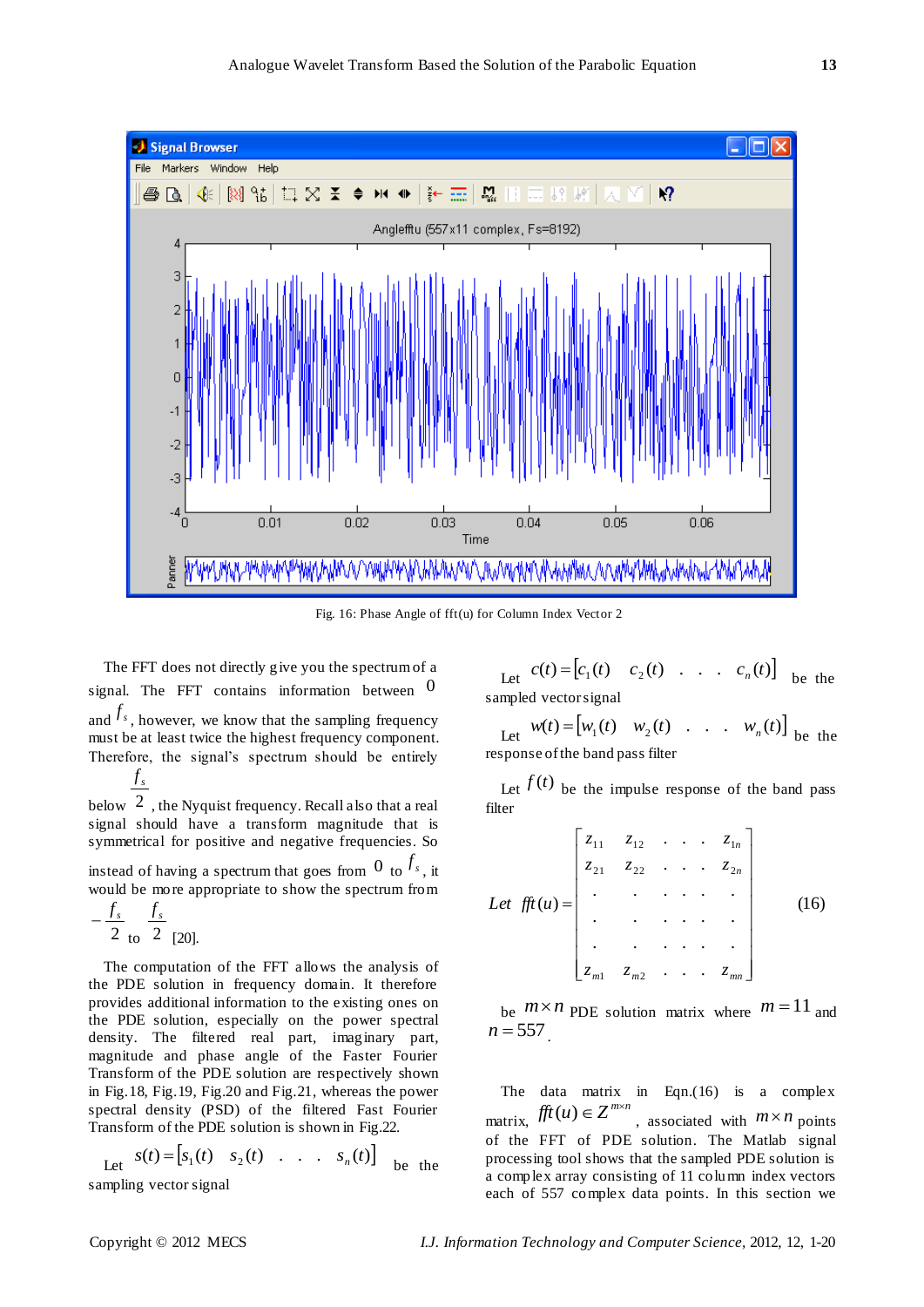attempt to express the sampled vector signal  $c(t)$  in terms of sampling vector signal  $x(t)$  as well as data matrix  $\hat{f}^{\dagger}(u)$  representing the FFT of PDE solution.

$$
c_1(t) = z_{11} s_1(t) + z_{21} s_2(t) + ... + z_{n1} s_n(t)
$$
  
= 
$$
\sum_{i=k=1}^n z_{i1} s_k(t)
$$

$$
c_2(t) = z_{12}s_1(t) + z_{22}s_2(t) + \dots + z_{n2}s_n(t)
$$

$$
= \sum_{i=k=1}^{n} u_{i2} s_k(t)
$$
  
\n
$$
c_m(t) = z_{1m} s_1(t) + z_{2m} s_2(t) + ... + z_{nm} s_n(t)
$$
  
\n
$$
= \sum_{i=k=1}^{n} z_{im} s_k(t)
$$

In vector form  $c(t) = s(t) \times \text{fft}(u)$  can be written as:

$$
\begin{bmatrix} c_1(t) \\ c_2(t) \\ \vdots \\ c_m(t) \end{bmatrix} = \begin{bmatrix} z_{11} & z_{12} & \cdots & z_{1n} \\ z_{21} & z_{22} & \cdots & z_{2n} \\ \vdots & \vdots & \ddots & \vdots \\ z_{m1} & z_{m2} & \cdots & z_{mn} \end{bmatrix} \times \begin{bmatrix} s_1(t) \\ s_2(t) \\ \vdots \\ s_n(t) \end{bmatrix},
$$

**Power of the sampled FFT of PDE solution**

$$
P_{c_1} = |c_1(t)|^2 = \left| \sum_{i=k=1}^n z_{i1} s_k(t) \right|^2
$$

$$
P_{c_2} = |c_2(t)|^2 = \left| \sum_{i=k=1}^n z_{i2} s_k(t) \right|^2
$$
  
.  
.  
.  

$$
P_{c_m} = |c_m(t)|^2 = \left| \sum_{i=k=1}^n z_{im} s_k(t) \right|^2
$$

Total Power of the sampled PDE solution

$$
P_c = \sqrt{(P_{c_1})^2 + (P_{c_2})^2 + \dots + (P_{c_m})^2}
$$
  
= 
$$
\sqrt{\sum_{j=1}^m |c_j(t)|^2}
$$
  
= 
$$
\sqrt{\sum_{j=1}^m (|\sum_{i=k=1}^n z_{i1} s_k(t)|^2)^2}
$$
 (17)

# **Energy of the sampled FFT of PDE solution**

$$
E_{c_1} = \int_{-\infty}^{+\infty} |c_1(t)|^2 dt
$$
  
= 
$$
\int_{-\infty}^{+\infty} \left| \sum_{i=k=1}^n z_{i1} s_k(t) \right|^2 dt
$$

$$
E_{c_2} = \int_{-\infty}^{+\infty} |c_2(t)| dt
$$
  
= 
$$
\int_{-\infty}^{+\infty} \left| \sum_{i=k=1}^{n} z_{i2} s_k(t) \right|^2 dt
$$

**. . .**

. . .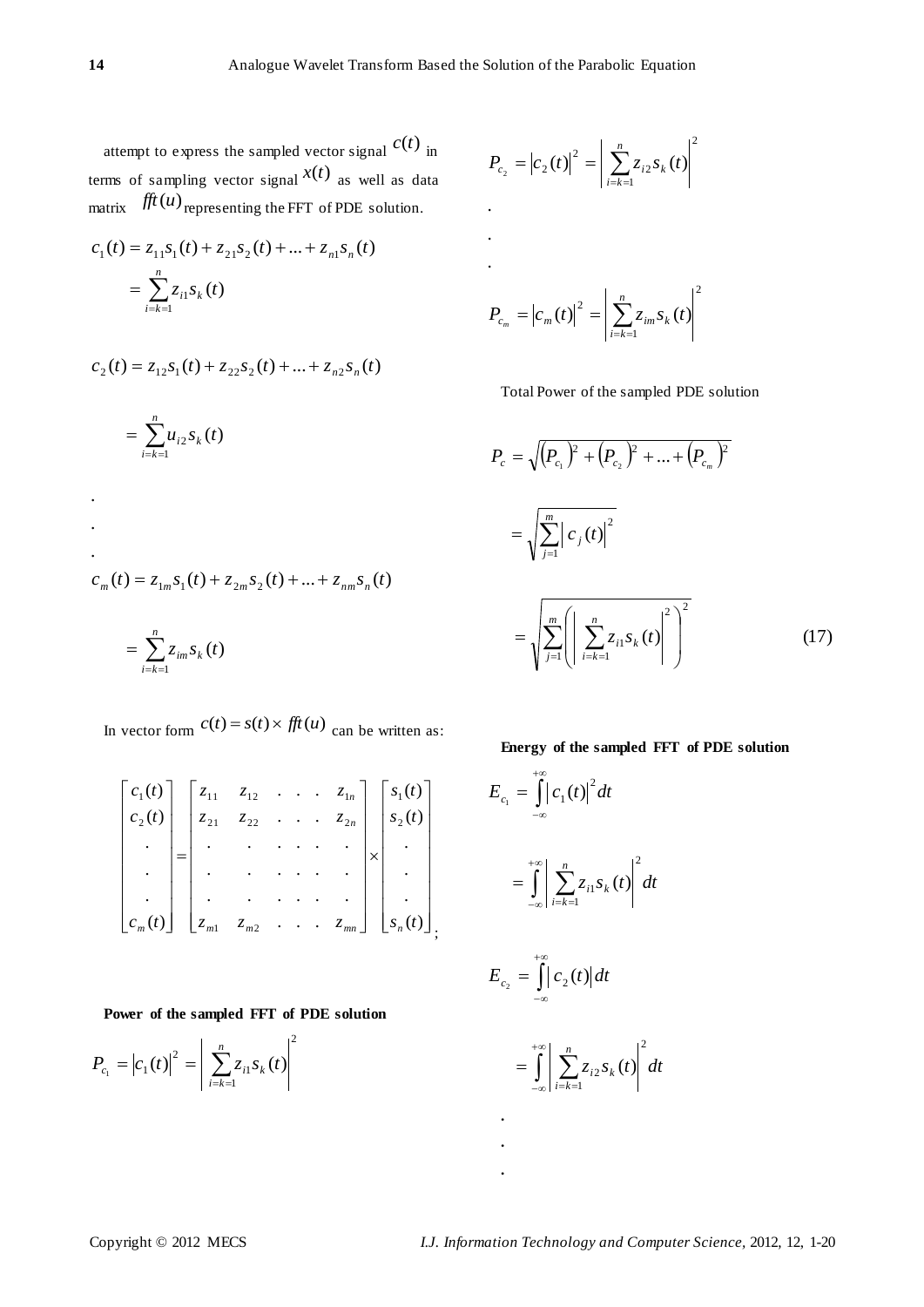$$
E_{c_m}=\int\limits_{-\infty}^{+\infty}\left|c_m(t)\right|dt
$$

$$
=\int_{-\infty}^{+\infty}\left|\sum_{i=k=1}^{n}z_{im}S_{k}(t)\right|^{2}dt
$$

Total energy of the sampled FFT of PDE solution is given by:

$$
E_c = \sqrt{\left(E_{c_1}\right)^2 + \left(E_{c_2}\right)^2 + \dots + \left(E_{c_m}\right)^2}
$$

Using Eqn.(17) we obtain:

$$
E_c = \sqrt{\sum_{j=1}^{m} \int_{-\infty}^{+\infty} |c_m(t)|^2 dt}
$$
  
= 
$$
\sqrt{\sum_{j=1}^{m} \left(\int_{-\infty}^{+\infty} \left| \sum_{i=k=1}^{n} z_{i1} s_k(t) \right|^2 dt\right)^2}
$$
 (18)

 By definition the response of the band pass filter is given by the convolution of the impulse response  $w(t)$  of the band pass filter with the sampled vector signal.

$$
c(t) = [c_1(t) \quad c_2(t) \quad . \quad . \quad . \quad c_n(t)]
$$

Hence we get

$$
w(t) = f(t) * c(t) = \int_{-\infty}^{+\infty} c(t) f(t-\tau) d\tau
$$

Apply the definition to each column, we get:

$$
w_1(t) = c_1(t) * f(t)
$$
  
= 
$$
\int_{-\infty}^{+\infty} c_1(t) f(t-\tau) d\tau
$$
  
= 
$$
\int_{-\infty}^{+\infty} \left( \sum_{i=k=1}^n z_{i1} x_k(t) \right) f(t-\tau) d\tau
$$

$$
= \sum_{i=k=1}^n z_{i1} \int_{-\infty}^{+\infty} s_k(t) f(t-\tau) d\tau
$$

$$
w_2(t) = c_2(t) * f(t)
$$
  
= 
$$
\int_{-\infty}^{+\infty} c_2(t) f(t-\tau) d\tau
$$
  
= 
$$
\int_{-\infty}^{+\infty} \left( \sum_{i=k=1}^n z_{i2} x_k(t) \right) f(t-\tau) d\tau
$$
  
= 
$$
\sum_{i=k=1}^n \left( z_{i2} \int_{-\infty}^{+\infty} s_k(t) f(t-\tau) d\tau \right)
$$

$$
w_m(t) = c_m(t) * f(t)
$$
  
= 
$$
\int_{-\infty}^{+\infty} c_m(t) f(t-\tau) d\tau
$$
  
= 
$$
\int_{-\infty}^{+\infty} \left( \sum_{i=k=1}^n z_{im} s_k(t) \right) f(t-\tau) d\tau
$$
  
= 
$$
\sum_{i=k=1}^n \left( z_{im} \int_{-\infty}^{+\infty} s_k(t) f(t-\tau) d\tau \right)
$$

**Power of the filtered sampled FFT of PDE solution**

$$
P_{w_1} = |w_1(t)|^2 = \left| \sum_{i=k=1}^n z_{i1} \int_{-\infty}^{+\infty} s_k(t) f(t-\tau) d\tau \right|^2
$$
  

$$
P_{w_2} = |w_2(t)|^2 = \left| \sum_{i=k=1}^n z_{i2} \int_{-\infty}^{+\infty} x_k(t) f(t-\tau) d\tau \right|^2
$$
  

$$
P_{w_m} = |w_m(t)|^2 = \left| \sum_{i=k=1}^n z_{im} \int_{-\infty}^{+\infty} x_k(t) f(t-\tau) d\tau \right|^2
$$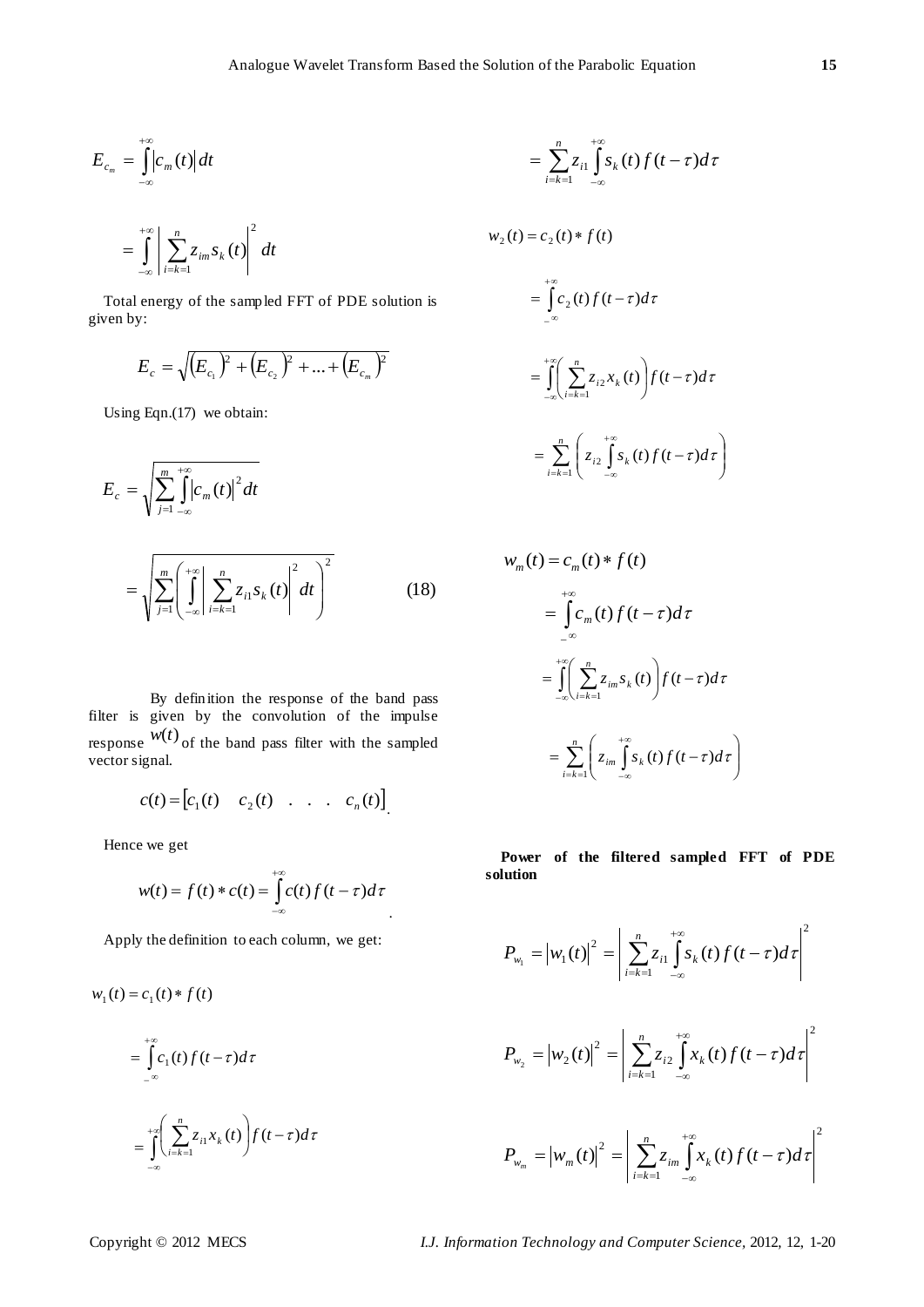Total Power of the filtered sampled FFT of PDE solution

$$
P_{w} = \sqrt{(P_{w_{1}})^{2} + (P_{w_{2}})^{2} + ... + (P_{w_{m}})^{2}}
$$
  
= 
$$
\sqrt{\sum_{j=1}^{m} ((w_{m}(t))^{2})^{2}}
$$
  
= 
$$
\sqrt{\sum_{j=1}^{m} ((\sum_{i=k=1}^{n} z_{i1} \int_{-\infty}^{+\infty} x_{k}(t) f(t-\tau) d\tau)^{2})^{2}}
$$
 (19)

**Energy of the filtered sampled FFT of PDE solution**

$$
E_{w_1} = \int_{-\infty}^{+\infty} \left| w_1(t) \right|^2 dt
$$
  
= 
$$
\int_{-\infty}^{+\infty} \left( \left| \sum_{i=k=1}^n z_{i1} \int_{-\infty}^{+\infty} s_k(t) f(t-\tau) d\tau \right|^2 \right) dt
$$

$$
E_{w_2} = \int_{-\infty}^{+\infty} \left| w_2(t) \right|^2 dt
$$
  
\n
$$
= \int_{-\infty}^{+\infty} \left( \left| \sum_{i=k=1}^n w_{i2} \int_{-\infty}^{+\infty} s_k(t) f(t-\tau) d\tau \right|^2 \right) dt
$$
  
\n
$$
E_{w_m} = \int_{-\infty}^{+\infty} \left| w_m(t) \right|^2 dt
$$
  
\n
$$
= \int_{-\infty}^{+\infty} \left| \sum_{i=k=1}^n z_{im} \int_{-\infty}^{+\infty} s_k(t) f(t-\tau) d\tau \right|^2 dt
$$

Using definition and Eqn.(19),the total energy of the filtered sampled FFT of PDE solution is given by:

$$
E_{w} = \sqrt{\left(E_{w_{1}}\right)^{2} + \left(E_{w_{2}}\right)^{2} + \dots + \left(E_{wm}\right)^{2}}
$$

$$
= \sqrt{\sum_{j=1}^{m} \left(\int_{-\infty}^{+\infty} \left|w_{m}(t)\right|^{2} dt\right)^{2}}
$$

$$
= \sqrt{\sum_{j=1}^{m} \left(\int_{-\infty}^{+\infty} \left| \sum_{i=k=1}^{n} u_{i1} \int_{-\infty}^{+\infty} s_k(t) f(t-\tau) d\tau \right|^2 dt \right)^2} \quad (20)
$$



Fig. 17: PSD of fft (u)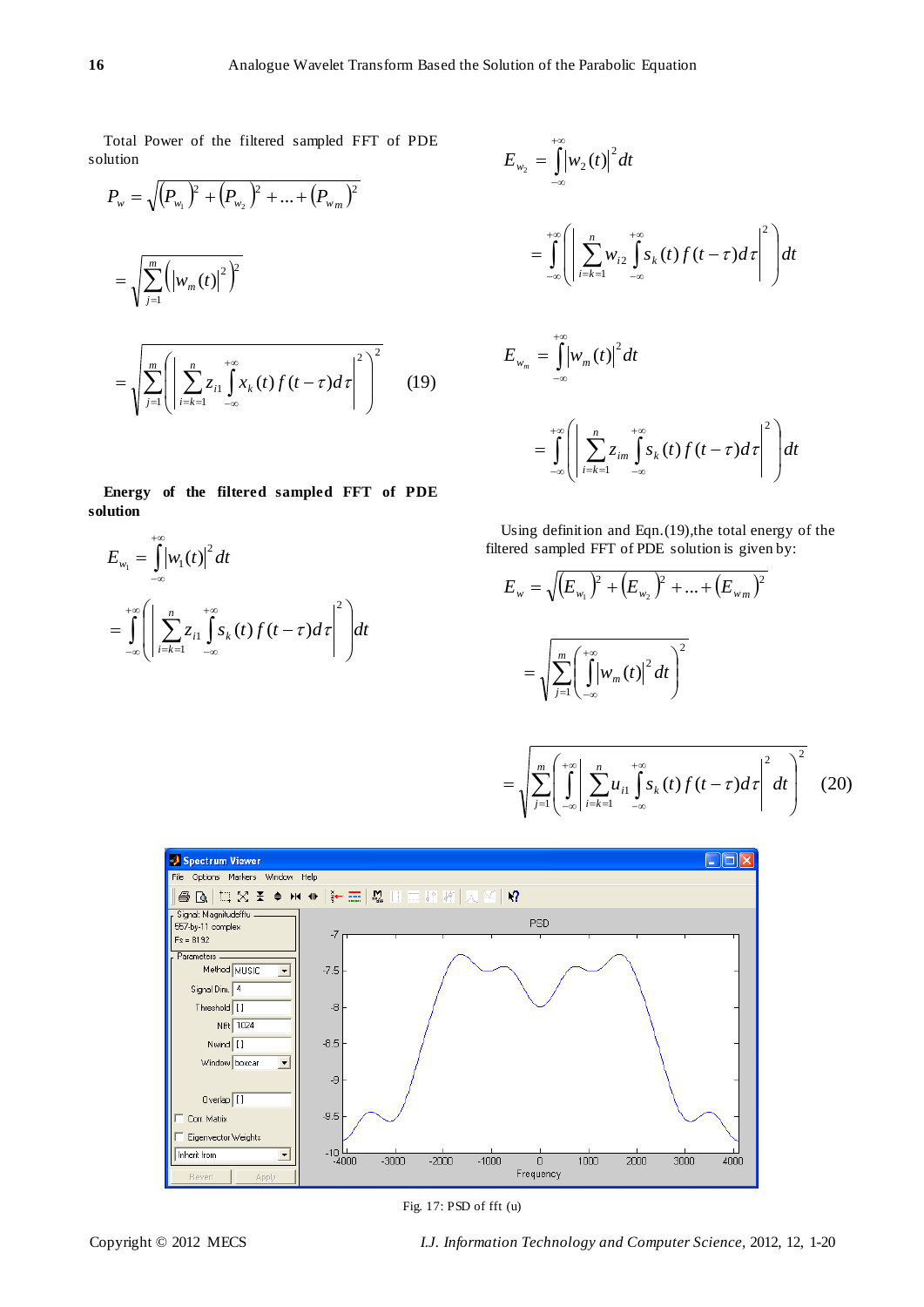

Fig. 18: Real Part of Filtered fft (u)



Fig. 19: Imaginary Part of Filtered fft (u)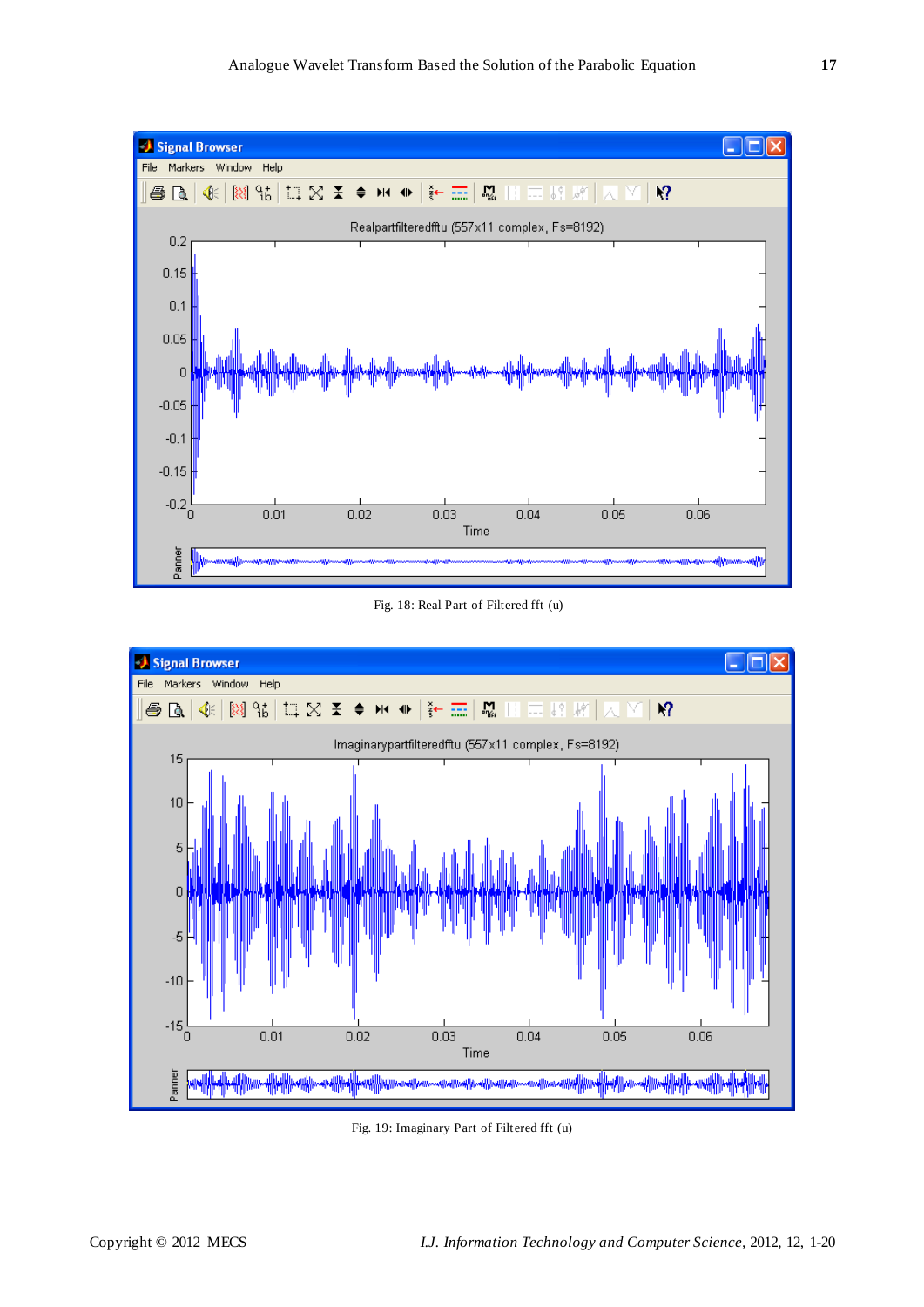

Fig. 20: Magnitude of Filtered fft (u)



Fig. 21: Phase Angle of Filtered fft (u)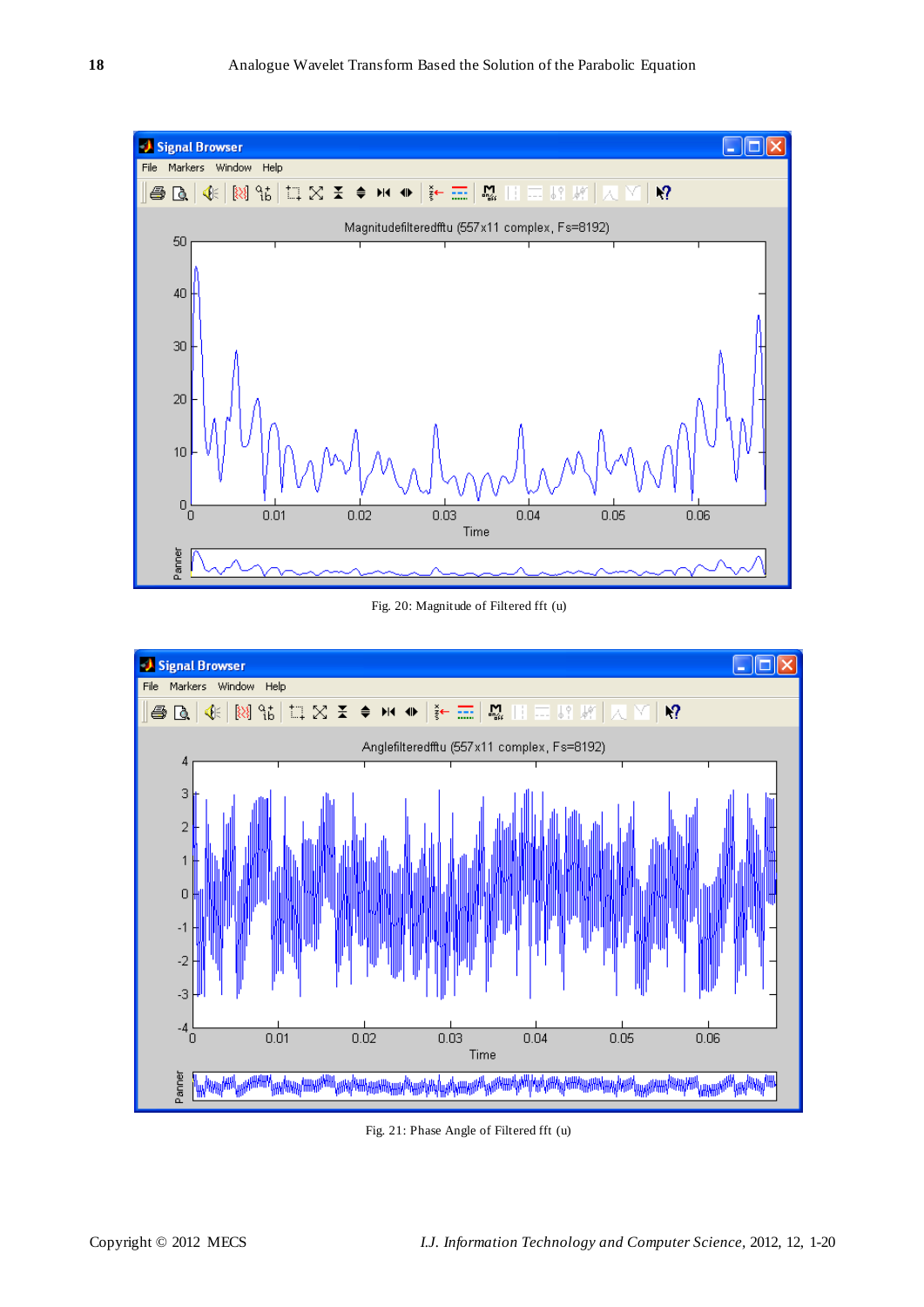

Fig .22: PSD of Filtered fft (u)

## **IV. Conclusion**

In our research we have proved that the PDE solution generates analogue wavelet transform. We have imported the PDE solution from Matlab workspace to signal processing tool. We have sampled the imported PDE solution and applied the band pass filter to it. The convolution of the sampled PDE solution with the impulse response of the band pass filter has generated analogue wavelet transform. This algorithm computes the analogue wavelet transform either directly of via Fast Fourier Transform. The computation of the FFT of the PDE solution has produced complex wavelet transform. The FFT provides analysis of the PDE solution in frequency domain.

## **References**

- [1] M.Sifuzzaman, M.R.Islam and M. Z.Ali, Application of Wavelet Transform and Its Advantages Compared to Fourier Transform, Journal of Physical Sciences, Vol.13, 2009, 121- 134
- [2] Wells, R.O, Parametrizing Smooth Compactly Supported Wavelet Transform, American Mathematical Society, 338(2): 9019-931, 1993
- [3] Strang, G. Wavelets and Dilatation Equations: A Brief Introduction. SIAM Review, 31:614-627, 1989
- [4] R99942036, Term Paper, A Tutorial of the Mother Wavelet Transform,
- [5] Timothy Herron and John Byrnes, Families of Orthogonal Differential Operators for Signal Processing, 2001
- [6] Y. Lyubarskii, Frames in the Bargann Space of Entire Functions, Entire and Subharmonic Functions, 167-180, Adv. Soviet Mth., 11, Amer.Math.Soc, Providence, RI(1992)
- [7] K.Seip, Density Theorems for Sampling and Interpolation in the Bargmann-Fork Space I, J.Reine Angew. Math.429, 91-106(1992)
- [8] K.Seip, R. Wallstén, Density Theorems for Sampling and Interpolation in the Bargmann-Fork Space II, J.Reine Angew. Math.429, (1992), 107- 113
- [9] K.Seip, Beurling Type Density Theorems in the Unit Disc, Invent. Math. 113, 21-39, 1993
- [10] Luis Daniel Abreu, Wavelet Frames, Bergmann Spaces and Fourier Transforms of Laguerre Functions, April 2007
- [11] A.J.E.M Janssen, T. Strohmer, Hyperbolic Secants Yield Gabor Frames. Appl. Comput. Harmon. Anal.12, no 2, 259-267 (2002)
- [12] A.J.E.M Janssen, Zak Transforms with Few Zeros and the Tie, in "Advances in Gabor Analysis"(H.G Feichtinger, T.trohmer, eds.), Boston , 2003, ppp.31-70
- [13] J. Ramanathan and T. Steger, Incompleteness of Sparse Coherent States. Appl. Comput. Harmon.Anal.2, no 2, 148-153 (1995)